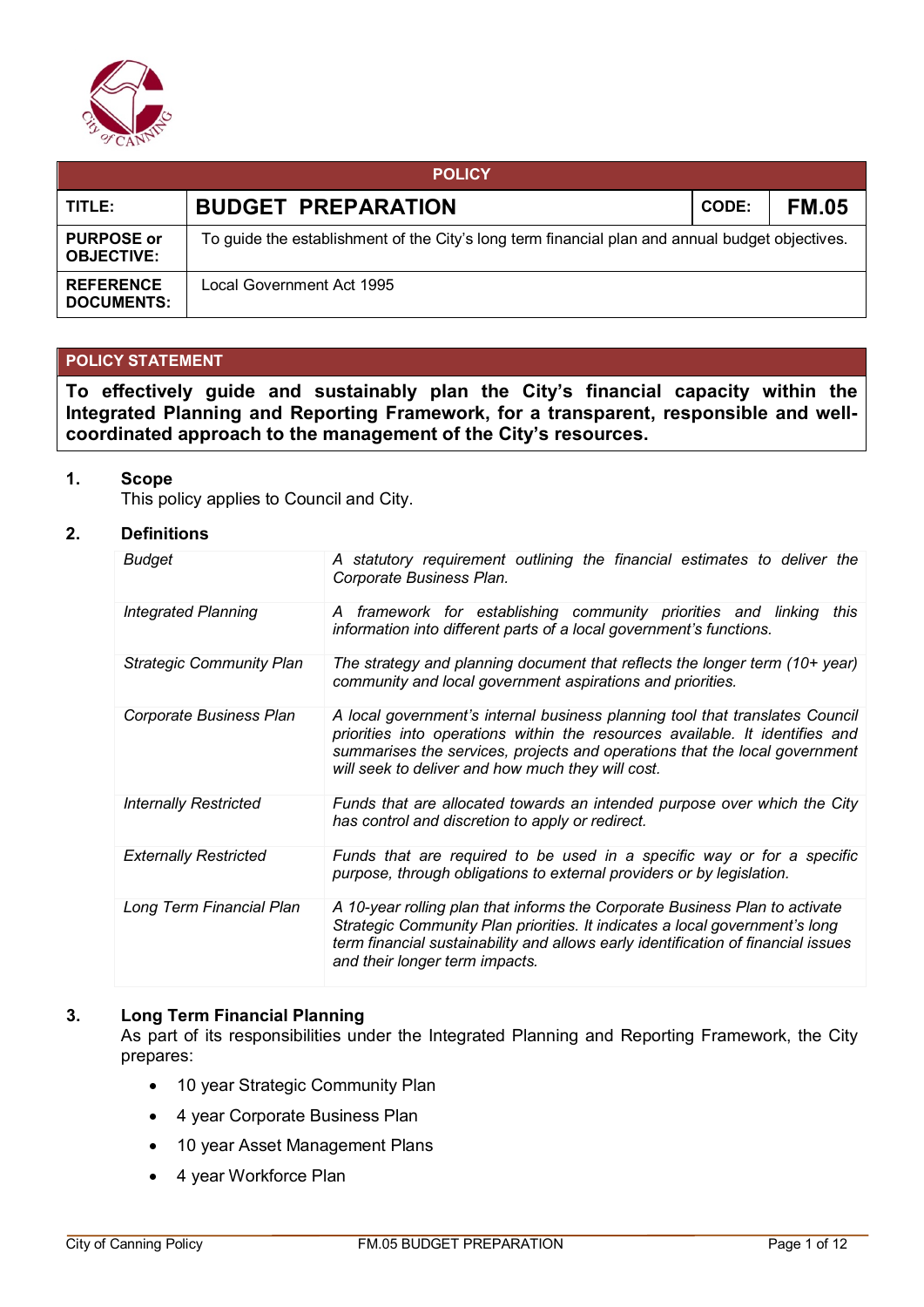To enable the city to effectively and sustainably match its financial capacity with the strategic intent suggested by these planning documents, the city also prepares a Long Term Financial Plan.

The Long Term Financial Plan (LTFP) provides a forecast of the City's financial performance. These financial forecasts developed as part of the City's responsibilities under Integrated Planning and Reporting Framework, are to reflect the agreed strategic direction linking the City's organisational and financial capacity. Effective development requires the complementary participation of stakeholders within and external to the City.

The objectives of the 10 year LTFP are to;

- Establish a 10 year rolling plan that informs the Corporate Business Plan to activate Strategic Community Plan priorities
- Provide persuasive guidance in the preparation of the annual budget
- Set future financial performance and sustainability ratio trends that aim to achieve advanced compliance with the Department of Local Government and Communities Advisory Standard Guidelines.

# **4. Annual Budget**

Local Governments are also required to prepare an annual budget in accordance with relevant statutory requirements each year. Best practice in financial management suggests there be a clear articulation of the different, but complementary roles of council members and the administration in the process by which these key financial documents are prepared and integrated. The output of this process should be a transparent, responsible and well-coordinated approach to the sustainable management of the City's financial resources.

The objectives of the City's annual financial budget are to;

- Initiate the Long Term Financial Plan
- Consider current circumstances that may have a material effect on fiscal outlook, including Federal and State Government Policy
- Maintain financial projections and ratio targets
- Minimise carry over funding for projects
- Allocate year end surplus funds to reserves

A principal focus for Council members in the financial planning process is to ensure alignment between the City's identified integrated planning and reporting framework documents and their direction established within.

Administrative staff are primarily responsible for determining the detailed line items to be included within the key financial documents, giving due consideration to strategic alignment, budget cash flow constraints, community views and statutory requirements.

The budget process is to be consistent with the Strategic Community Plan and informing strategies incorporated within the Corporate Business Plan. To the fullest extent possible, this is commenced with the first year of the 10 year Long Term Financial Plan as the basis for the upcoming year's annual budget. New or amended proposals are to be recognised for inclusion if the need is urgent, unavoidable and cannot be considered as part of the next review of the LTFP.

The budget process is the decision making process for allocating community resources to the strategic priorities. It is through this process that the City gains the Council's authority to spend relevant funds through the passage of the Annual Budget. These funds are allocated to business units to effectively manage the finite resources within its control. The City's ability to deliver upon its policy commitments and achieve its objectives within established business plans relies on effective budgeting.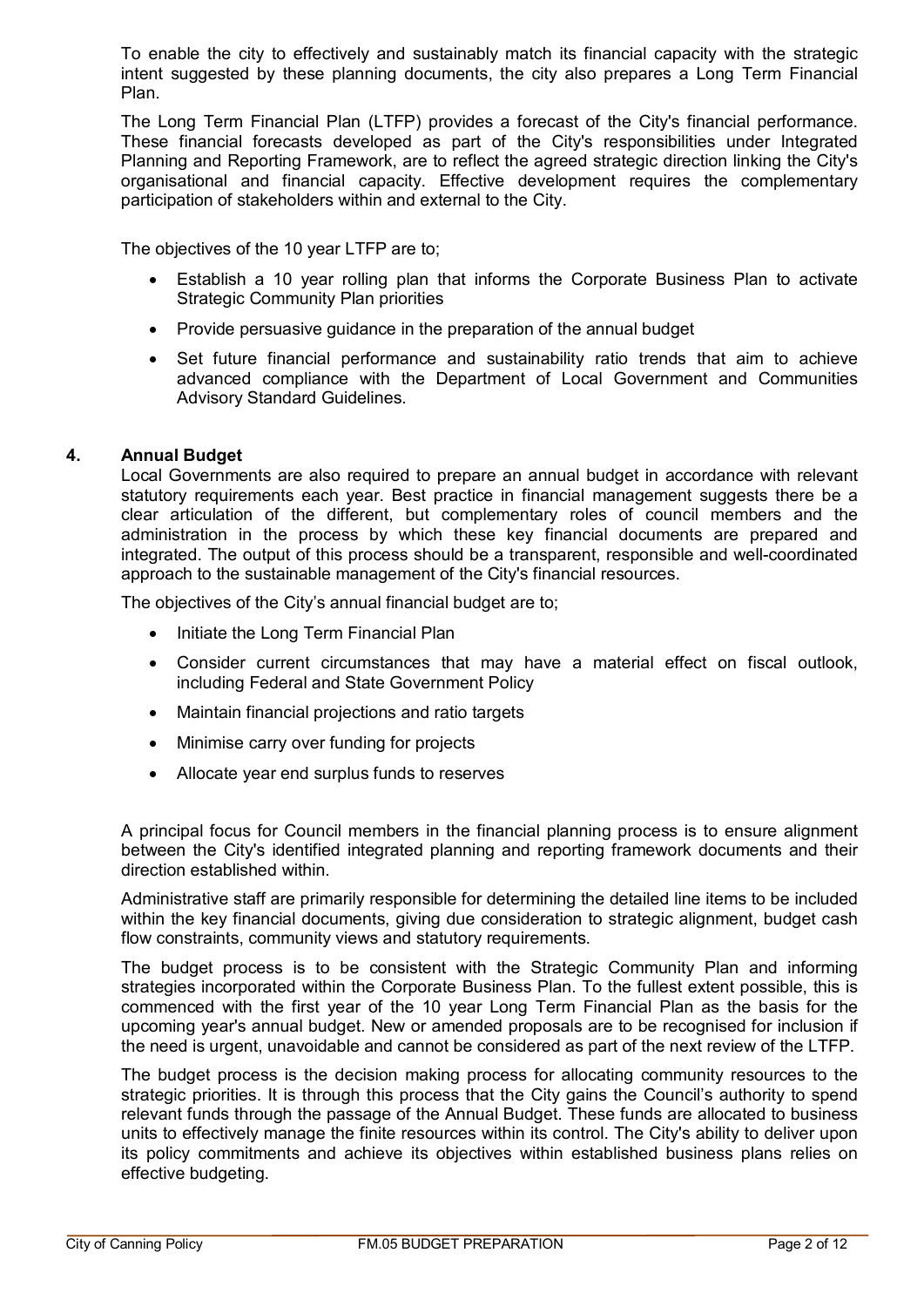Key Goals and assumptions within the Integrated Planning and Reporting Framework for the Long Term Financial Plan and in turn the Annual Budget are to include:

- To progressively meet the objectives of the City's Strategic Community Plan
- Continuous improvement in the financial position of the Local Government
- Achieve operating surpluses each year to fund asset management renewal expenditure
- The maintenance of a fair and equitable rating structure
- Maintaining or improving service level standards
- Consideration of debt to fund capital works
- Maintenance of cash reserves for future commitments
- Achieving full cost recovery for provision of services.

# **5. Key Components of the Long Term Financial Plan and Annual Budget**

Key components of the Long Term Financial Plan and Annual Budget are to reflect the Council's commitment to its Integrated Planning and Reporting Framework are to include;

#### **5.1 Operational Income**

The principal sources of revenue for local governments are rates and service charges, user fees and charges, external grants and contributions, interest on investments, and other revenue. Each of these sources shall be considered as follows;

- (a) Rates and service charges
	- An equitable and suitable basis for the determination of rates levied
	- Annual adjustments have regard to inflation and the City's employee cost index
	- Economic factors that will impact on rate collections (for example, industry downturns)
	- Appropriate late payment penalties
	- Statutory service charges to meet additional service level provisions
	- Achieving an appropriate Own Source Revenue ratio target.
- (b) User fees and charges
	- That fees consider user-pays and full cost recovery principles, or as prescribed under legislation.
	- New services considered are matched with the introduction of proposed new fees.
	- Existing fees and charges are reviewed annually with consideration of statutory limits, inflation and employee cost index.
- (c) External Grants and Contributions
	- The long term estimate for Local Government Financial Assistance Grants and untied road grants, their future impact of any changes in funding.
	- Whether special grants programs are likely to continue in the future (for example Roads to Recovery and Care Services)
	- Whether capital or operating grants are available for new services or planned infrastructure.

(d) Interest Revenue

- The City's policy *AF306 Investments* and the likely income from future interest rates.
- Other likely issues that will impact on revenue (for example, an increase in outstanding rates debtors, municipal funds or a reduction in available cash reserves).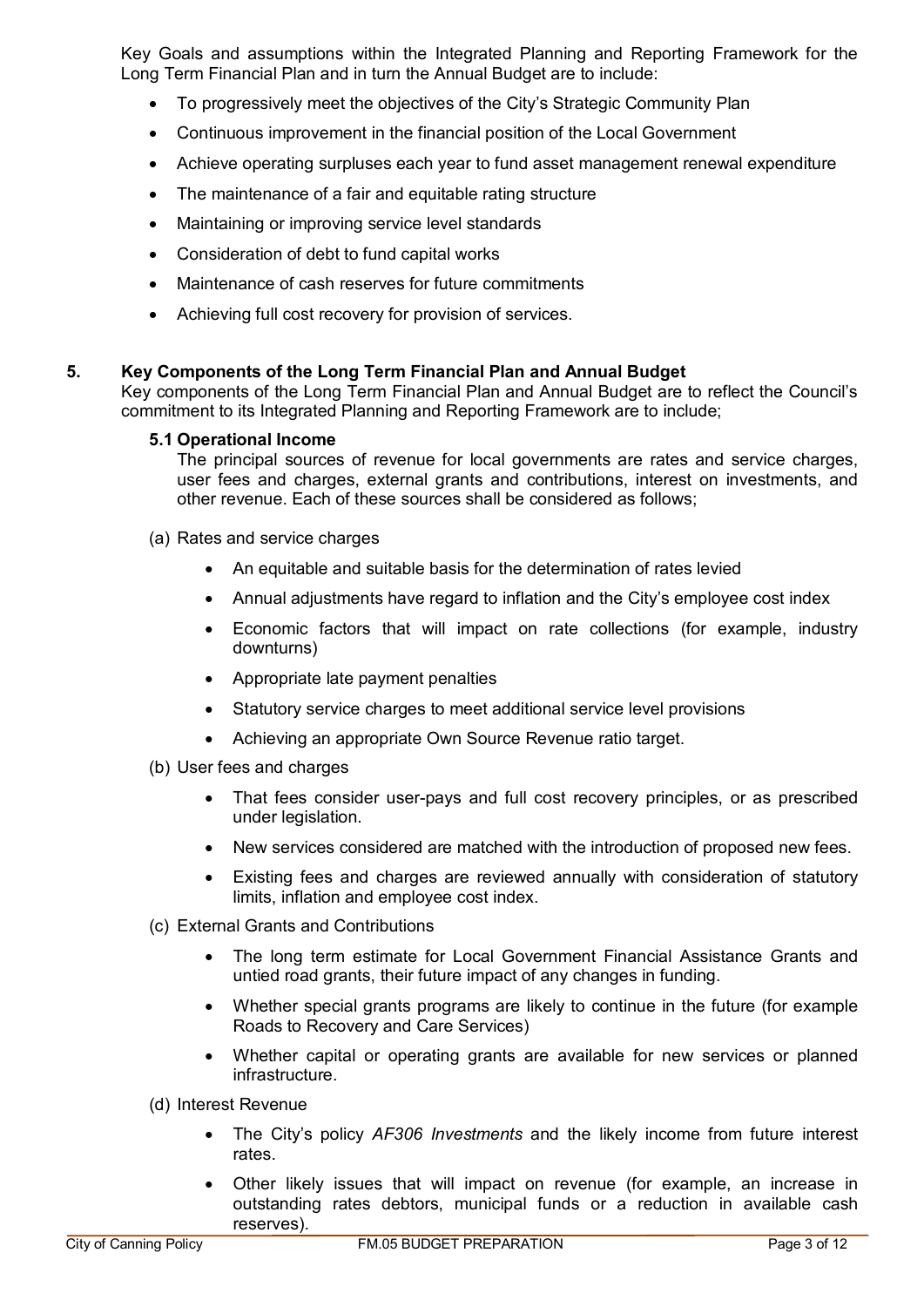- (e) Other Revenue
	- Other revenue sources that may exist.
	- Opportunities to undertake private works to increase revenue.
	- Opportunities to provide services to other local governments.
	- Commercial leasing.

# **5.2 Operational Expenditure**

(a) Employee Costs

- Existing staff numbers and projected requirements identified within the City's Workforce Plan.
- Anticipated wage and salary increases, including likely new enterprise agreement impacts.
- Future government policy decisions that will impact on employee costs (superannuation guarantee contributions).
- The City's past claims experience impact on future workers' compensation insurance premiums.

(b) Materials and Contracts

- New or proposed changes in service delivery.
- Changes in the cost of materials and contract rates.
- Impact of changes in legislation

(c) Utilities

- New or proposed buildings, parks, street lighting identified in Asset Management Plans.
- Impacts of proposed energy and water tariffs.
- Impacts of proposed energy and water efficiency programs.
- Change in ownership / leasing of Council properties.
- (d) Depreciation
	- Depreciation costs are to be sourced from the City's Accounting Policy and Asset Management Plans.
- (e) Interest Expense
	- The City's loan portfolio.
	- Timing of cash flows

# **5.3 Capital Management**

The City's assets deliver important community services. Their effective management is crucial to the sustainable delivery of services to meet community expectations. Asset management is critical to meeting strategic goals within the Integrated Planning and Reporting framework.

Asset Management, strategies and plans are informed by, and in turn inform, the community aspirations and service requirements in the Strategic Community Plan. Their development is to assist in delivering the City's strategic direction, service plans, projects and operational plans. These are to be identified within the Corporate Business Plan.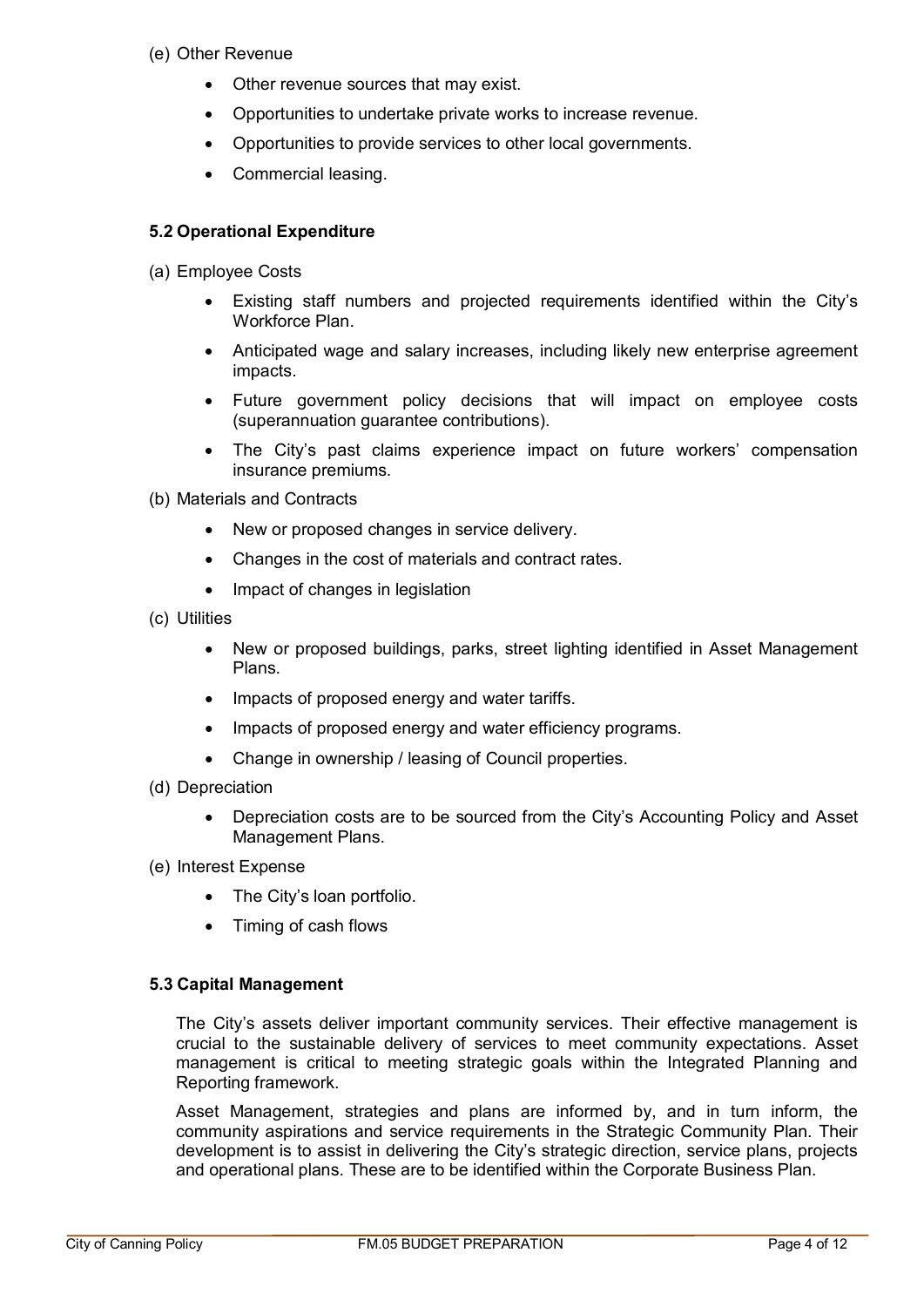Integrating Asset Management will ensure that robust long term financial plans and annual budgets are developed within and formulate the City's financial Long Term Financial Plan capacity to deliver their strategic priorities into the future.

Asset management plans provide information on the cost, value, depreciation, residual value and useful life which are used in the accounting process for financial reporting. They also have an essential role in providing information for accurate and effective long term financial planning.

For the City to remain financially sustainable, it needs to be able to maintain the condition of its infrastructure and non-current assets at predetermined levels in order to deliver services to the community over the longer term. Planning should resist outcomes where the consumption of assets exceed asset renewal or replacement, based on Fair Value, other than in exceptional circumstances. Prudential management of assets should be committed to in order to contain future costs.

The Asset Management framework and guidelines will aim to:

- Enhance sustainable management of local government assets and financial resources through a 'whole of life' and 'whole of organisation' approach.
- Emphasise the importance of linking robust asset management plans with rigorous long term financial and strategic planning - as part of the Integrated Planning framework.
- Enable local governments to develop a process of continuous improvement in their asset management practice to match:
	- the changing service delivery needs of their communities; and
	- the increasing integration of asset management with their strategic directions, and
	- meet external funding provider requirements.

Forward and current expenditure on the City's asset management program is to be budgeted in accordance with developed Asset Management plans. The long term approach is to achieve the identified levels of required maintenance and renewal expenditure within the Asset Management plans, whilst addressing the Community's needs towards new capital development.

It must be considered as part of the proposal when accepting or applying for grant funding for new capital projects, the impact of operational asset maintenance and renewal funding obligations as part of the Long Term Financial Plan and future annual budgets.

# **5.4 Reserves**

Reserves are required towards achieving the objectives of the City's Strategic Community Plan and to meet regulatory obligations. Any year end savings achieved within the City's annual budgets are to be transferred to reserves. Under only exceptional circumstances are reserve funds to be used to meet operational requirements.

Reserves are established for the following purposes:

- (1) to protect against risk,
- (2) to support capital development, and
- (3) manage and avoid contingency allocations within the annual budget.
- (4) to support the City's Integrated Planning Framework.

Reserves are established to meet the management of funds for two requirements.

(1) Externally Restricted Funds

Reserves that are classified as externally restricted must meet the following criteria: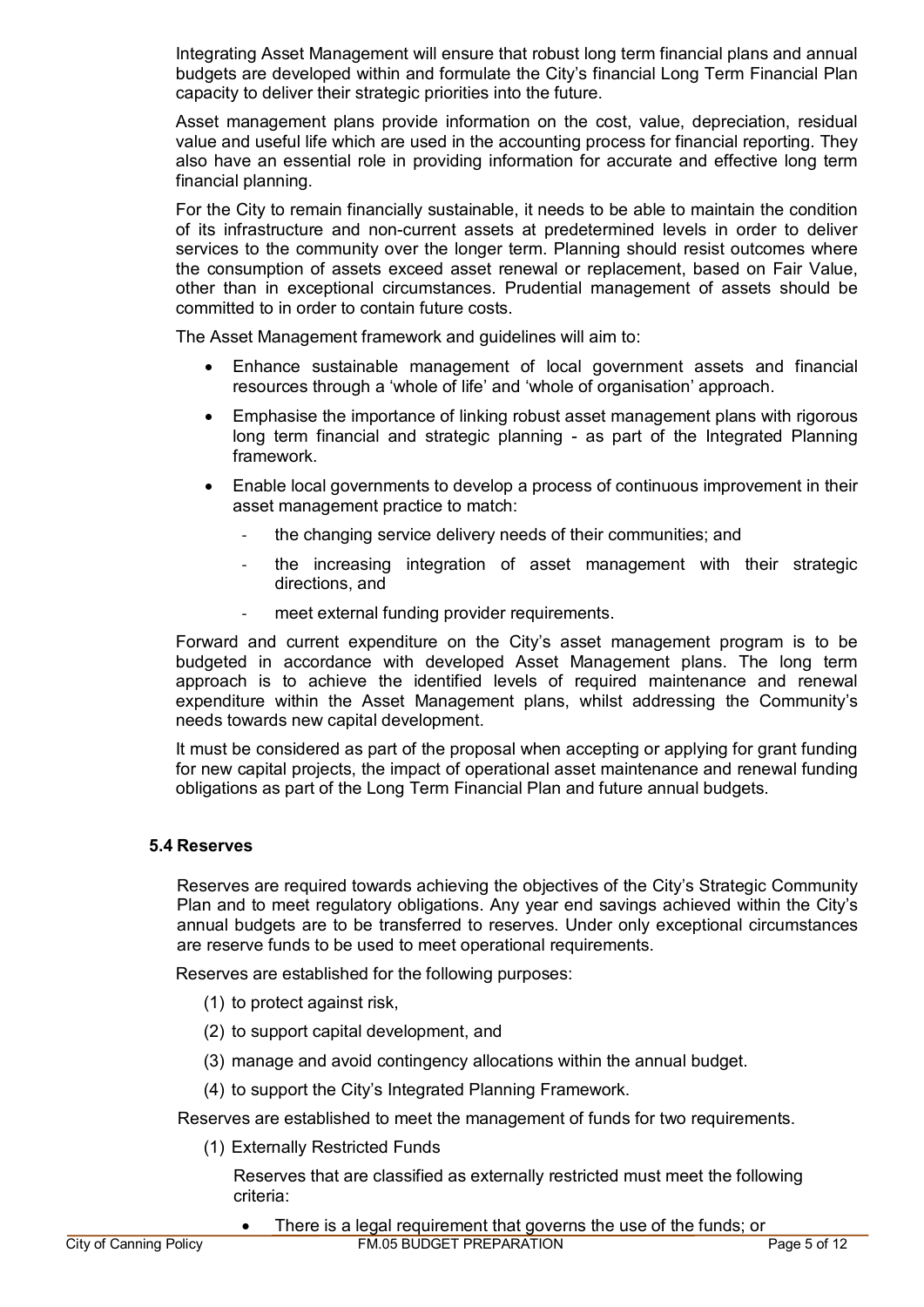- If the funds are not utilised for the purpose for which they were received, there is a requirement or obligation to return the funding to its contributor, or to apply the funds in some other authorised manner.
- (2) Internally Restricted Funds

Reserves that are classified as internally restricted usually have the following characteristics:

- There is no legal requirement that governs the use of the funds:
- The reserve has been established for some internal purpose. However, if that purpose does not eventuate or Council changes its priorities the funding can be diverted to other activities and or purpose, subject to approval by Council.

To meet the City's strategic objectives and statutory requirements, the following reserves are maintained.

(a) Land, Building and Development Reserve (Cash Backed)

Purpose - Acquisition, Development and Improvement of Land and Buildings and make loans to Council's Town Planning Schemes for the purpose of acquiring Public Open Space, together with investigations and planning associated with Council land holdings, and infrastructure, including the development of asset management programs and acquisition of ground water licenses.

Subject to approval by Council, this Reserve may also make funds available for the following:-

- To repay or refinance existing loan borrowings
- To provide internal finance as an alternative to external borrowings
- For payments of compensation awarded against the City

Requirement – Internally restricted funds

Financial strategy - The reserve is funded through annual allocations and the proceeds from land sales and developments, to progressively save for new capital projects and deliver upon Strategic Community Plan objectives. The reserve fund balance should at least maintain its relativity to growth in the City's population and long term planning needs.

(b) Waste Management Reserve (Cash Backed)

Purpose - Acquisition and development of infrastructure, plant and equipment and studies/investigations associated with the City's waste management.

Requirement – Internally restricted funds

Financial strategy – The reserve is funded through annual allocations from the service charge, cash backed depreciation and any year end savings to achieve the City's waste management plans. The reserve fund balance should at least maintain its relativity to growth in the City's population and long term planning needs.

(c) Aged and Disability Services Reserve (Cash Backed)

Purpose - To fund operational and capital requirements associated with the City's aged care and disability services.

Requirement – Internally restricted funds

Financial strategy – To separate the combined reserve into internally and externally required components for the services provided. Operational surplus and deficits plus capital management requirements are to meet external funding provider and statutory guidelines and obligations.

(d) Insurance Reserve (Cash Backed)

Purpose - To provide for the liabilities that may arise from the City's external and internal Insurance requirements and to provide funding for various risk management strategies,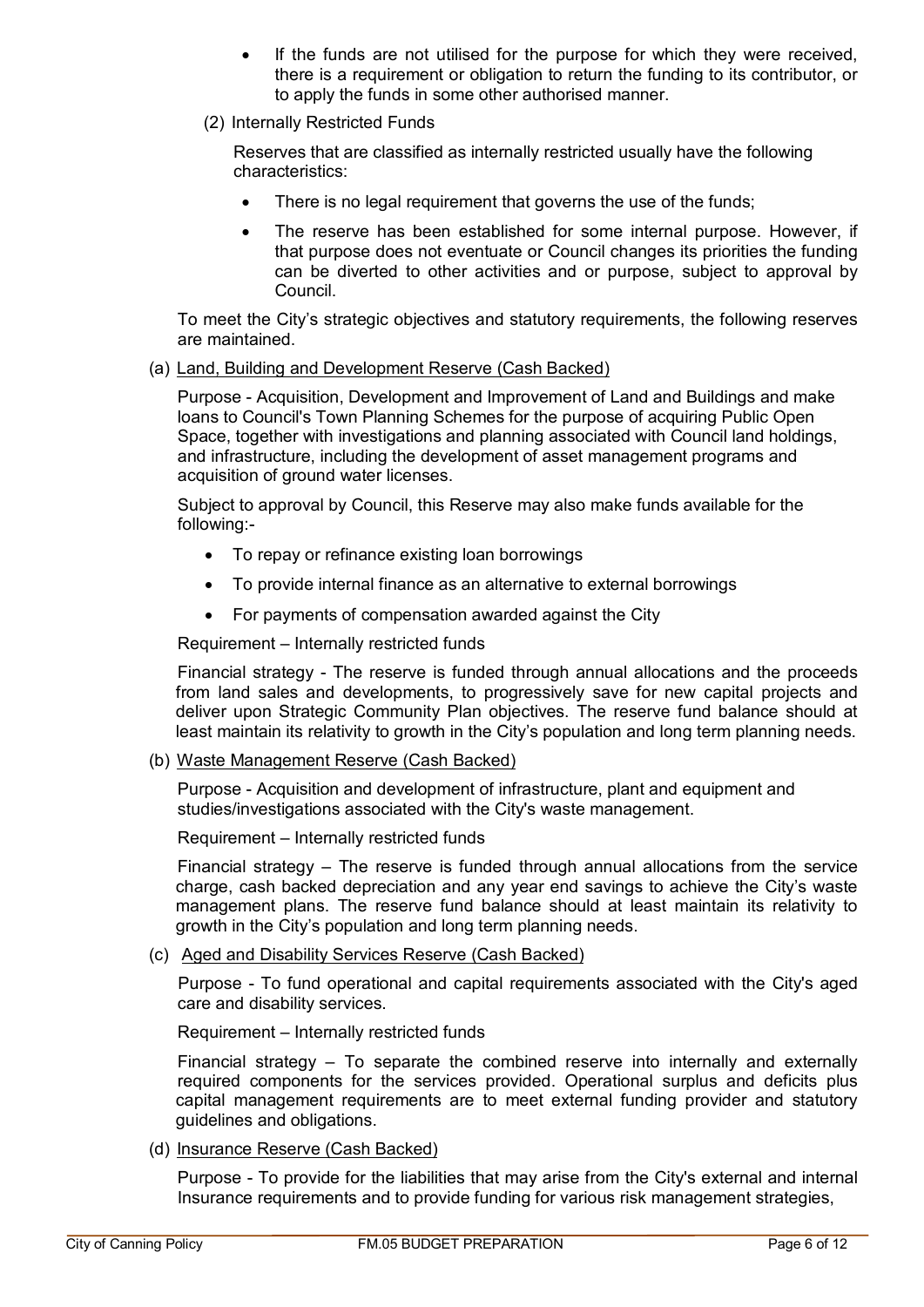including operational safety and health initiatives, that will assist in reducing Insurance premiums

Requirement – Internally restricted funds

Financial strategy – The minimum reserve balance to be maintained at the maximum level of workers compensation insurance premium and deposits payable. Staff resourcing to address injury prevention and assist in return to work programs.

(e) Infrastructure Reserve (Cash Backed)

Purpose - To accumulate funding for Infrastructure Works that are scheduled but may not commence within the current financial year. Funds held in the Reserve will retain their Capital works identity and be accessed in a future period when Capital works commence, the exceptions to this requirement is that funds can be reallocated by Council resolution to meet higher priority Capital work's needs. If funds are reallocated by Council resolution they can only be applied against Infrastructure Capital works in accordance with this reserve fund.

Requirement – Internally restricted funds

Financial strategy – The reserve fund balance is designed to assist the City in support of the City's long term asset management renewal funding requirements.

(f) Sustainability Reserve (Cash Backed)

Purpose - Expenditure associated with undertaking exemplary projects and practices which comply with the sustainability principles:

- (1) to reduce the waste of fossil fuels, scarce metals and minerals;
- (2) to reduce the use of persistent chemicals and synthetic substances;
- (3) improved management of land, water, wildlife, bush land, soil and ecosystems; or,
- (4) the education and promotion of sustainability principles.

Requirement – Internally restricted funds

Financial strategy – The reserve is funded through an annual allocation along with demonstrable energy efficiency dividends of the Utility Revolving Fund initiative.

(g) Bentley Regeneration Reserve (Cash Backed)

Purpose - To provide funding for the urban regeneration of the suburb localities of Bentley and St James, for initiatives including the feasibility, delivery and enhancement of community facilities, public open space and infrastructure.

Requirement – Internally restricted funds.

Financial strategy – To be funded through the sale of the Southern Reserve assets and contribution from the Department of Communities called the Community Development Fund. The reserve will be closed following the completion of related projects.

(h) Canning City Centre Reserve (Cash Backed)

Purpose - Planning, development and implementation of the Canning City Centre Regeneration Strategy, including undertaking studies, investigations, civil works, land purchases and development projects associated with the Canning City Centre.

Requirement – Internally restricted funds.

Financial strategy – To be funded through specified area rating.

(i) Property Surveillance & Security Reserve (Cash Backed)

Purpose - To retain any surplus funds that may arise from the Property Surveillance and Security Service Charge that will be used to offset future years charges along with the purchase of plant and equipment used for the service.

Requirement – Externally restricted funds.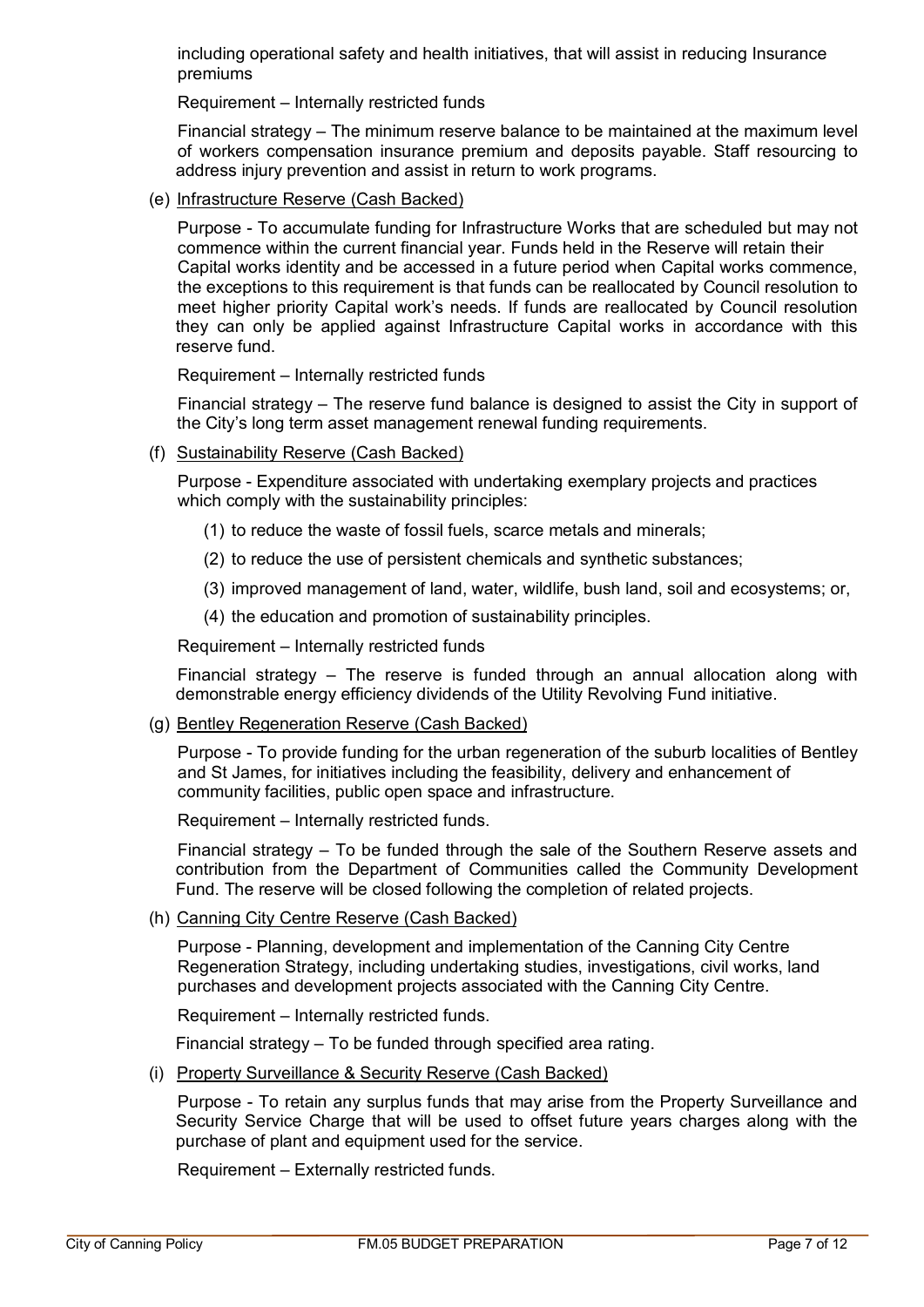Financial strategy – Funded through the property surveillance and security charge. Operational surplus and deficits plus capital management requirements are to meet through cash backing of depreciation, to achieve the City's security management plans.

(j) Canning Vale Specified Area Rate Reserve (Cash Backed) \*New

Purpose - To retain any surplus funds that may arise from the Canning Vale Specified Area Rate that will be used to offset future years charges along with the purchase of plant and equipment used for the service.

Requirement – Externally restricted funds.

Financial strategy – Funded through the Canning Vale specified area rate. Operational surplus and deficits plus capital management requirements are to meet through cash backing of depreciation, to achieve the City'sservice delivery.

(k) Under Ground Power Service Charge Reserve (Cash Backed)

Purpose - To retain any surplus funds that may arise from the underground power projects for the suburb localities within the City, to offset future year's charges and for initiatives including the feasibility, delivery and enhancement of community facilities, public open space and infrastructure.

Requirement – Externally restricted funds.

Financial strategy –Funded through the Underground Power Service Charge for annual surplus and deficits between funds raised and loan repayments made.

(l) Efficiency and Innovation Investment Reserve (Cash Backed)

Purpose - To fund costs associated with projects which improve the City's organizational efficiency and support innovation.

Requirement – Internally restricted funds.

Financial strategy – Funded through Annual Budget allocations and efficiency savings identified as resulting from previous initiatives.

(m)Golf Course Reserve (Cash Backed)

Purpose - To fund costs associated with the Golf Course.

Requirement – Internally restricted funds.

Financial strategy – The reserve is funded through the net operating proceeds from the Whaleback Golf Course.

(n) Plant Replacement Reserve (Cash Backed)

Purpose - To fund costs associated with the replacement of items of plant.

Requirement – Internally restricted funds.

Financial strategy – Funded through the Annual Budget operating charges for fleet insurance and the difference in actual insurance premiums paid, achieved by internal management of claims performance. The reserve's accumulation reflects the City's efforts towards reducing insurance claims, redirecting these savings towards new plant replacement and renewal.

(o) Community and Sporting Facility Reserve (Cash Backed)

Purpose - To meet the needs of community groups and the Community Partnership Fund initiative.

Requirement – Internally restricted funds.

Financial strategy – The reserve is funded through an annual allocation as part of the Community Partnership Fund initiative.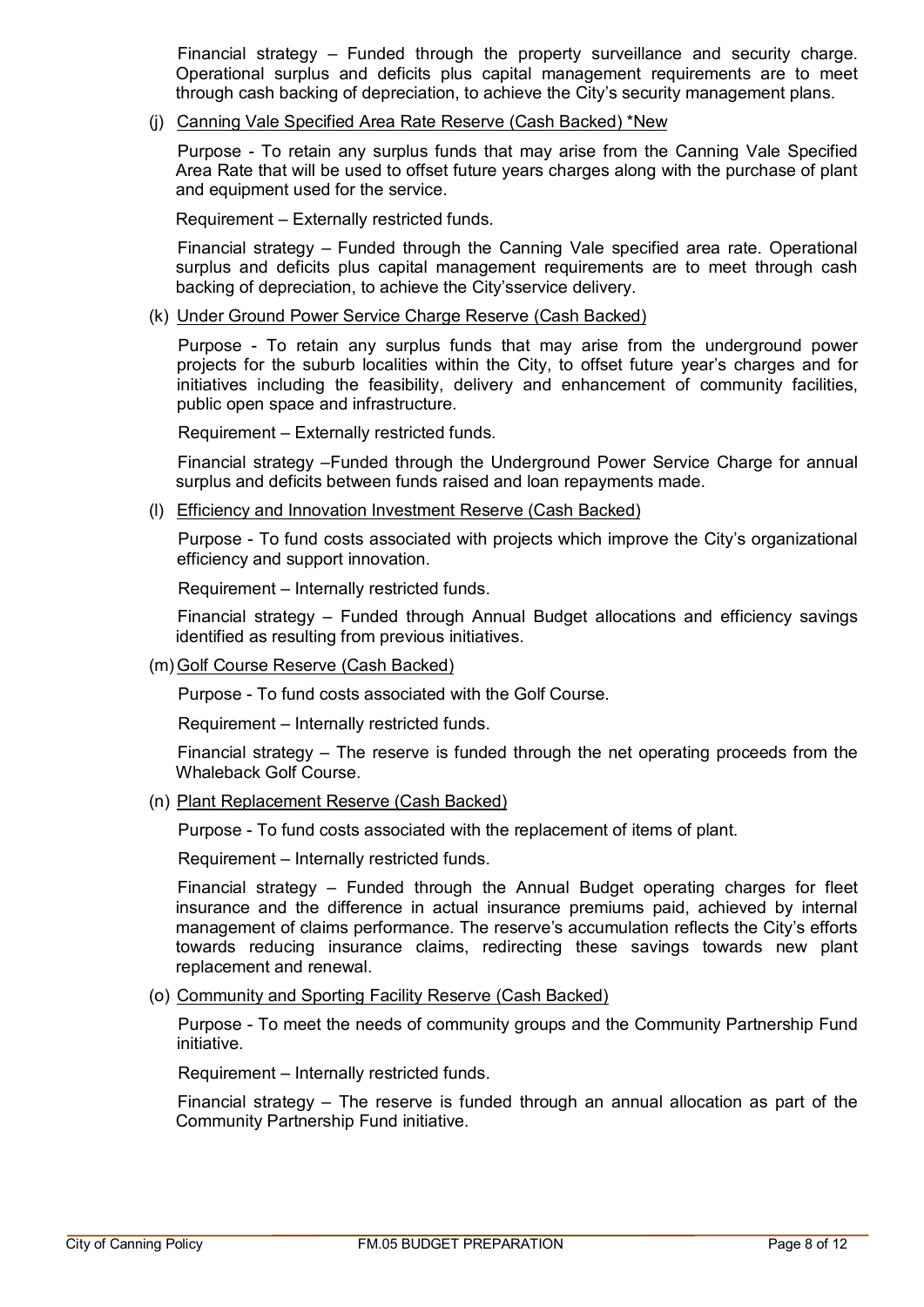# (p) Rossmoyne Retirement Village Reserve (Cash Backed)

Purpose - To meet the statutory requirements and obligations for the financial reporting needs of the Village.

Requirement – Internally restricted funds.

Financial strategy – The reserve is funded through the net operating proceeds of the Village, management fees and proceeds of capital sales.

(q) Wilson Retirement Village Reserve (Cash Backed)

Purpose - To meet the statutory requirements and obligations for the financial reporting needs of the Village.

Requirement – Internally restricted funds.

Financial strategy – The reserve is funded through the net operating proceeds of the Village, management fees and proceeds of capital sales.

(r) HVAC Reserve (Cash Backed)

Purpose - To fund costs associated with the maintenance, replacement and installation of heating, ventilation, and air-conditioning plant equipment within the City's facilities.

Requirement – Internally restricted funds.

Financial strategy – Funded through Annual Budget allocations.

(s) Legislative Expense Reserve (Cash Backed)

Purpose - To fund the City's periodic and legislative expenses, which occur on a frequency of greater than one year.

Requirement – Internally restricted funds.

Financial strategy – Funded through annual budget allocations.

# **5.5 Debt as a funding option**

It is recognised that the prudent use of loan borrowings for the acquisition or construction of assets may be considered in order to maximise community benefit.

The following principles are to be applied when considering loan borrowings;

- The City should not borrow to fund operational expenditure.
- The City should not borrow to fund recurrent capital expenditure that is expected to occur on an annual or similar basis around the same level each year.
- The term of the borrowing should be no more than half the economic life of the asset being acquired or constructed. Sufficient funds should be set aside in reserve to renew or replace that asset at the end of its life through rates revenue.

When determining funding options in the development of the City's financial plans an assessment of the most advantageous and responsible funding sources (rates, grants, borrowings etc.) are to be considered. The City may give consideration to borrowing money for the acquisition or construction of an asset where;

- All alternative options for undertaking the project without borrowing have been investigated and proven less advantageous to the City. Proper and detailed analysis of the costs and benefits of the proposed borrowing must be undertaken and documented.
- The net income and cost stream after the asset to be acquired or constructed can be taken into account exceeds the cost of borrowing over the life of the loan. This includes an assessment of the cost index where to save for the project may result in significantly higher costs than to acquire or construct the asset today.
- The impact of the proposed borrowings does not burden the community with unnecessary identified risks.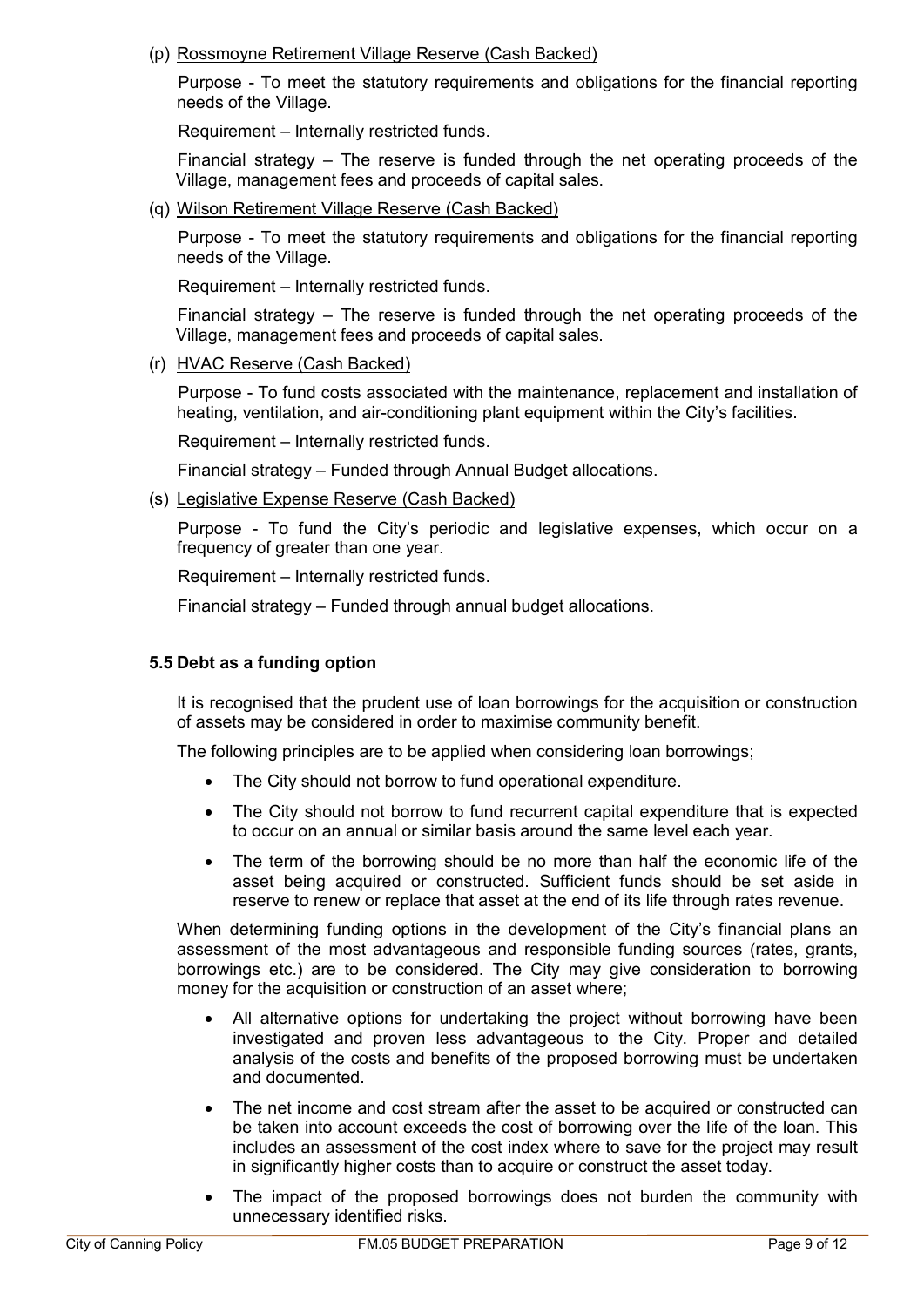- Repayments will be met by a third party (e.g. self-supporting loans).
- All borrowings are to be undertaken in strict accordance with the statutory requirements as per the *Local Government Act 1995.*

#### **5.6 Key Assumptions Schedule**

City staff are to maintain a schedule which details the assumptions, estimates and targets made for the components of the Long Term Financial Plan and Annual Budget. These are to reflect the Council's commitment to its Integrated Planning and Reporting Framework. The key assumptions schedules are to be an appendix to the Budget statements.

#### **5.7 Financial Ratios**

The City's Long Term Financial Plan and Annual Budget are to report upon and be prepared in consideration of the Department of Local Government and Communities prescribed financial sustainability ratios. These ratios include;

- Current ratio
- Debt service cover ratio
- Own source revenue coverage ratio
- Operating surplus ratio
- Asset sustainability ratio
- Asset consumption
- Asset renewal

The above ratios are calculated as per Appendix 2

Levels of compliance have been established by the Department of Local Government and Communities for each ratio. The City's financial strategy is towards advanced standard compliance across the seven ratios within its long term financial planning.

# **GOVERNANCE REFERENCES**

| <u>UUTENMUVE INEI EINEIVUD</u> |                                  |  |  |  |
|--------------------------------|----------------------------------|--|--|--|
| <b>Statutory Compliance</b>    | <b>Local Government Act 1995</b> |  |  |  |
| l Process Links                |                                  |  |  |  |
| <b>POLICY ADMINISTRATION</b>   |                                  |  |  |  |

#### **Program Authority to Approve** Canning Community & Commercial Director Canning Community & Commercial Council **Version Decision Reference Synopsis CONSIDERENT <b>Delegation No** New policy June 2015 1 SCM 1 July 2015 (CR-042-15) Adopted 2 Amended 12 November 2018 3 Revised OCM 19 February 2019 | Adopted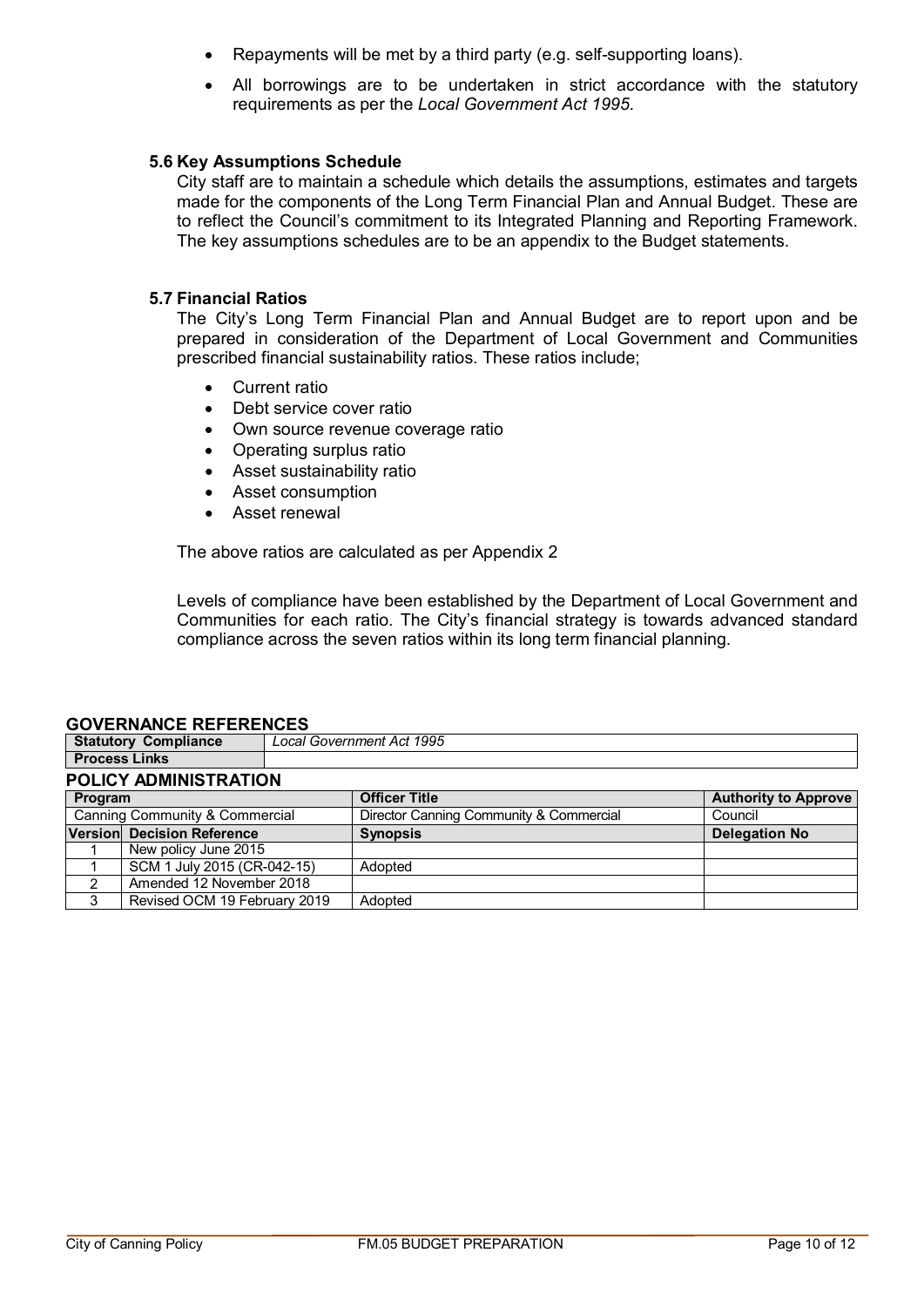|                | <b>Key Assumptions Schedule</b>                 |                              |  |  |  |
|----------------|-------------------------------------------------|------------------------------|--|--|--|
|                | Long Term Financial Plan / Annual Budget        |                              |  |  |  |
| Ref            | Item                                            | <b>Assumptions and Notes</b> |  |  |  |
| 1.0            | <b>Overall Aim</b>                              |                              |  |  |  |
| 1.1            | Integrated Planning                             |                              |  |  |  |
| 1.2            | Specific Strategies                             |                              |  |  |  |
| 2.0            | <b>Operational Income</b>                       |                              |  |  |  |
| 2.1            | Rates and Service Charges                       |                              |  |  |  |
| 2.1.1          | <b>Basis of Rates Levied</b>                    |                              |  |  |  |
| 2.1.2          | Annual Increase                                 |                              |  |  |  |
| 2.1.3          | Economic factors considered                     |                              |  |  |  |
| 2.1.4          | Penalties and Interest                          |                              |  |  |  |
| 2.1.5          | Service Charges Levied                          |                              |  |  |  |
|                | <b>Underground Power</b>                        |                              |  |  |  |
|                | Security                                        |                              |  |  |  |
| 2.1.6          | Waste<br>Own Source Revenue ratio target        |                              |  |  |  |
| 2.2            | User Fees and Charges                           |                              |  |  |  |
| 2.2.1          | <b>Basis of determination</b>                   |                              |  |  |  |
|                | <b>User Pays</b>                                |                              |  |  |  |
|                | Statutory                                       |                              |  |  |  |
| 2.2.2          | New services fees and charges                   |                              |  |  |  |
| 2.3            | <b>External Grants and Contributions</b>        |                              |  |  |  |
| 2.3.1          | <b>FAGs estimates</b>                           |                              |  |  |  |
| 2.3.2          | <b>Existing Grants</b>                          |                              |  |  |  |
|                | Roads to Recovery                               |                              |  |  |  |
| 2.3.3          | <b>New Grants</b>                               |                              |  |  |  |
| 2.4            | <b>Interest Revenue</b>                         |                              |  |  |  |
| 2.4.1          | City Investment Policy earnings                 |                              |  |  |  |
| 2.4.2          | Other                                           |                              |  |  |  |
| 2.5            | Other Revenue                                   |                              |  |  |  |
| 3.0            | <b>Operational Expenditure</b>                  |                              |  |  |  |
| 3.10           | <b>Employee Costs</b>                           |                              |  |  |  |
| 3.1.1          | <b>Organasitional Structure</b>                 |                              |  |  |  |
| 3.1.2          | <b>EBA</b><br>Government Policy (including SGC) |                              |  |  |  |
| 3.1.3<br>3.1.4 | <b>Worker's Compensation</b>                    |                              |  |  |  |
| 3.20           | Materials & Contracts                           |                              |  |  |  |
| 3.2.1          | Service Delivery                                |                              |  |  |  |
| 3.2.2          | Cost of Materials and Contract Rates            |                              |  |  |  |
| 3.30           | Utilities                                       |                              |  |  |  |
| 3.3.1          | <b>New Assets</b>                               |                              |  |  |  |
| 3.3.2          | <b>Tariff changes</b>                           |                              |  |  |  |
| 3.3.3          | Energy efficiencies                             |                              |  |  |  |
| 3.3.4          | Changes on asset ownership                      |                              |  |  |  |
| 3.50           | Depreciation                                    |                              |  |  |  |
| 3.5.1          | City Accounting and Asset policies              |                              |  |  |  |
| 3.60           | <b>Interest Expense</b>                         |                              |  |  |  |
| 3.6.1          | City Loan Schedule                              |                              |  |  |  |
| 4.0            | <b>Capital Management</b>                       |                              |  |  |  |
| 4.10           | Maintenance                                     |                              |  |  |  |
| 4.1.1          | <b>Asset Management Plans</b><br>Service Levels |                              |  |  |  |
| 4.1.2<br>4.20  | Renewal                                         |                              |  |  |  |
| 4.2.1          | <b>Asset Management Plans</b>                   |                              |  |  |  |
| 4.2.2          | <b>Asset Improvement Plans</b>                  |                              |  |  |  |
| 4.2.2          | Service Levels                                  |                              |  |  |  |
| 4.30           | New                                             |                              |  |  |  |
| 4.3.1          | <b>Strategic Community Plan</b>                 |                              |  |  |  |
| 5.0            | <b>Reserves</b>                                 |                              |  |  |  |
| 5.10           | Year end surplus transfers                      |                              |  |  |  |
| 5.20           | Changes in Risk identified                      |                              |  |  |  |
| 5.30           | <b>Changes in Reserves</b>                      |                              |  |  |  |
| 6.0            | <b>Debt</b>                                     |                              |  |  |  |
| 6.10           | Existing loan schedule                          |                              |  |  |  |
| 6.20           | New debt                                        |                              |  |  |  |